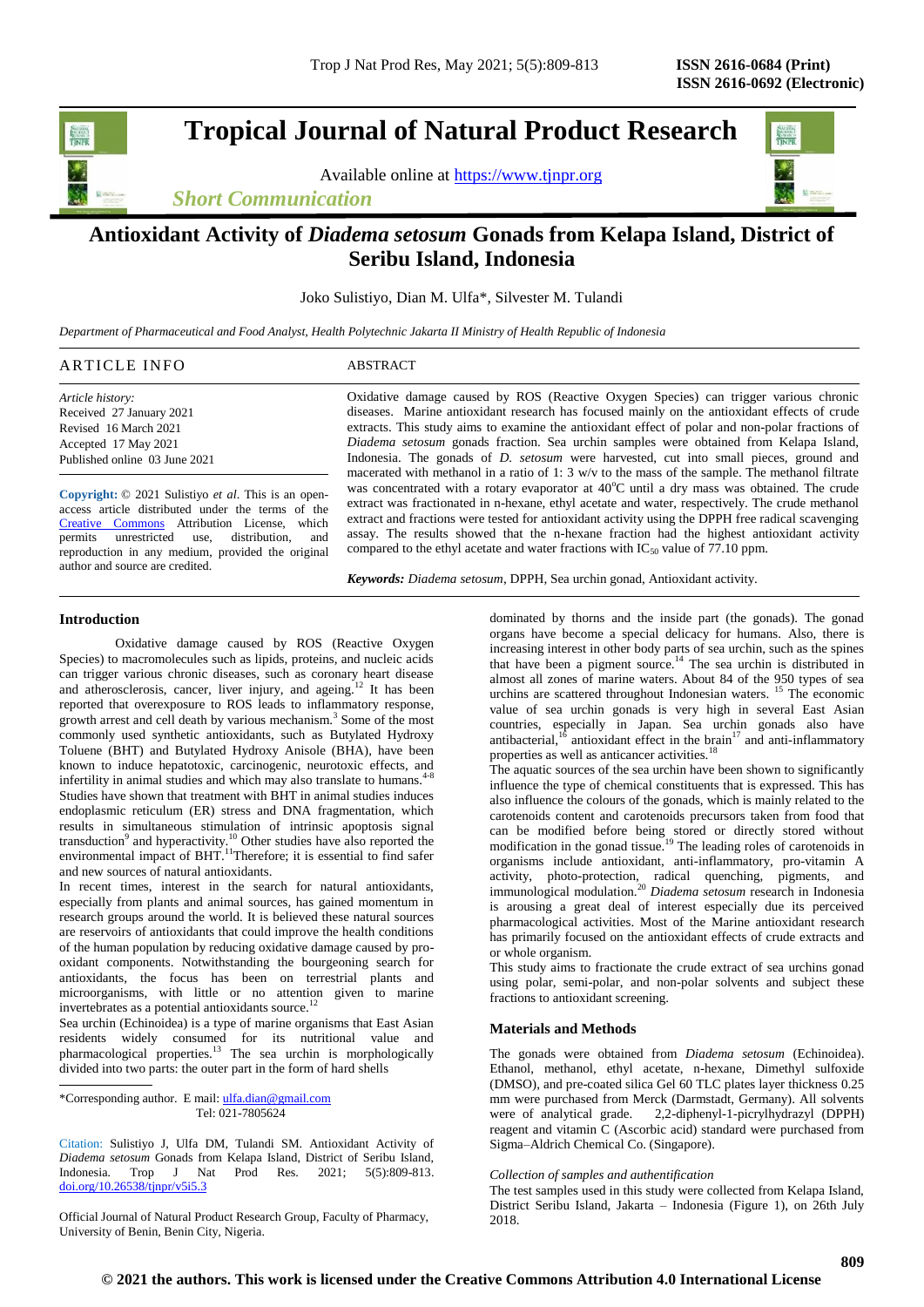

**Figure 1:** Map of Kelapa Island

The samples were identified macroscopically (the shape, colour, and specific characteristics of the sample were evaluated) by Indra Bayu Pramono, S.Si., M.App.Sc at the Research Centre for Oceanographic of LIPI (Indonesian Institute of Sciences). The voucher number for plant sample is B-3920/IPK.2/IF.07/XI/2018.

# *Extraction of Diadema setosum Gonad*

Fresh *D. setosum* gonads (50 g) were washed thoroughly, air-dried, cut into small pieces, and milled. The samples were placed in a glass bottle and macerated with methanol for three days, with intermittent shaking on the first day. The macerated samples were filtered, and the filtrates were concentrated with a rotary evaporator at a maximum temperature of 40ºC. Nitrogen gas was passed through the concentrated extract until properly dried (4.2 g) and was stored at 4°C for future use.

## *Extract fractionation*

The crude methanol extract of the sea urchin gonad was soaked with 400 mL of distilled water and homogenized in a round flask and then transferred to a separating funnel. Equal volume of n-hexane (400 mL) was added to the separating funnel. The content of the funnel was vortex and was left to stand to effect separation. The process was repeated several times until the n-hexane layer was clear. The combined filtrate (n-hexane fraction) was concentrated *in vacuo* in a rotary evaporator at a temperature of  $40^{\circ}$ C and further oven-dried at 40  $^{\circ}$ C to obtain n-hexane fraction (2.8 g). The mother liquor was further extracted with ethyl acetate (400 mL). The filtrate obtained was concentrated with a rotary evaporator at a temperature of 40ºC to obtain a dried mass (2.2 g). The remaining water layer in the separating funnel was dried in a rotary evaporator at 40 °C (6.1 g). All the fractions were stored at 4 °C until further use.

# *TLC-DPPH Test*

Preliminary tests for antioxidant activity were carried out on the crude extract of *D. setosum* gonads and other fractions, using thin-layer chromatography (TLC) techniques. About 0.2 mL of the crude extract and fractions were dissolved with a small amount of ethanol. Approximately 20 uL from the test samples were applied on a precoated TLC plate. The TLC plate was sprayed with a solution of DPPH (0.1 mg/mL). A positive antioxidant test is confirmed by decolourisation of the purple colour of the DPPH to yellow or  $colourless<sup>21,22</sup>$ 

#### *Potential Antioxidant Activity Screening*

The antioxidant potentials of the test samples were determined by using DPPH assay. The samples (methanol, water, n-hexane, and ethyl acetate fraction) were dissolved in DMSO to obtain a concentration of 10,000 ppm. The samples were further diluted with methanol to a concentration of 100 ppm. The positive control drug (vitamin C) was also dissolved in methanol to obtain a concentration of 4 ppm. The DPPH solution (0.1 mM) was made by dissolving DPPH crystals in methanol. The solution was kept in the dark place throughout the experiment. An aliquot of the samples (100 µL) was pipette into microplates separately, followed with 100 µL DPPH solution. A blank solution was made by mixing 100 µL of DPPH solution and 100 µL of methanol in a microplate. The microplate was incubated in the dark at  $37^{\circ}$ C for 30 minutes, and the absorbance was measured using a spectrophotometer at a wavelength of 517 nm. The antioxidant activity of each sample and vitamin C is expressed as percentage inhibition.<sup>2</sup>

### *Determination of IC<sup>50</sup> value of the samples*

The sample with highest antioxidant activity from the preliminary study was further subjected to antioxidant screening in order to determine its  $IC_{50}$  (the half maximal concentration that scavenge 50% of the DPPH radical). This fraction was diluted with methanol to obtain the following concentrations: 25, 50, 100, 200 and 400 ppm.<sup>2</sup> Again, vitamin C was used as the positive control drug at concentration range of 1.2; 2.4; 3.6; 4.8 and 6 ppm. The above procedure was repeated. The absorbance of the test samples were measured at a wavelength of 517 nm.  $IC_{50}$  values were obtained from the linear regression equation ( $y = a + bx$ ) obtained by plotting sample and vitamin C concentration against percentage inhibition on the yaxis. The lower the  $IC_{50}$  values of a test sample, the more potent is its free radical scavenging capacity.

#### *Ethical consideration*

Ethical approval for this work was obtained from the Research Ethics committee of Health Polytechnic Jakarta 2. The study was done according to the ethical standards as laid down in the 1964 Helsinki Declaration and its later amendments or comparable ethical standards

# **Results and** D**iscussion**

Results of the preliminary study showed that the extract and fractions of the sea urchin gonad possessed antioxidant capacity based on the decolourisation of the DPPH reagent to yellow colour. The n-hexane and water fractions have the most concentrated colour zones, which implied that two fractions have the most potent antioxidant capacity than the methanol and ethyl acetate fractions in a qualitative test (Figure 2).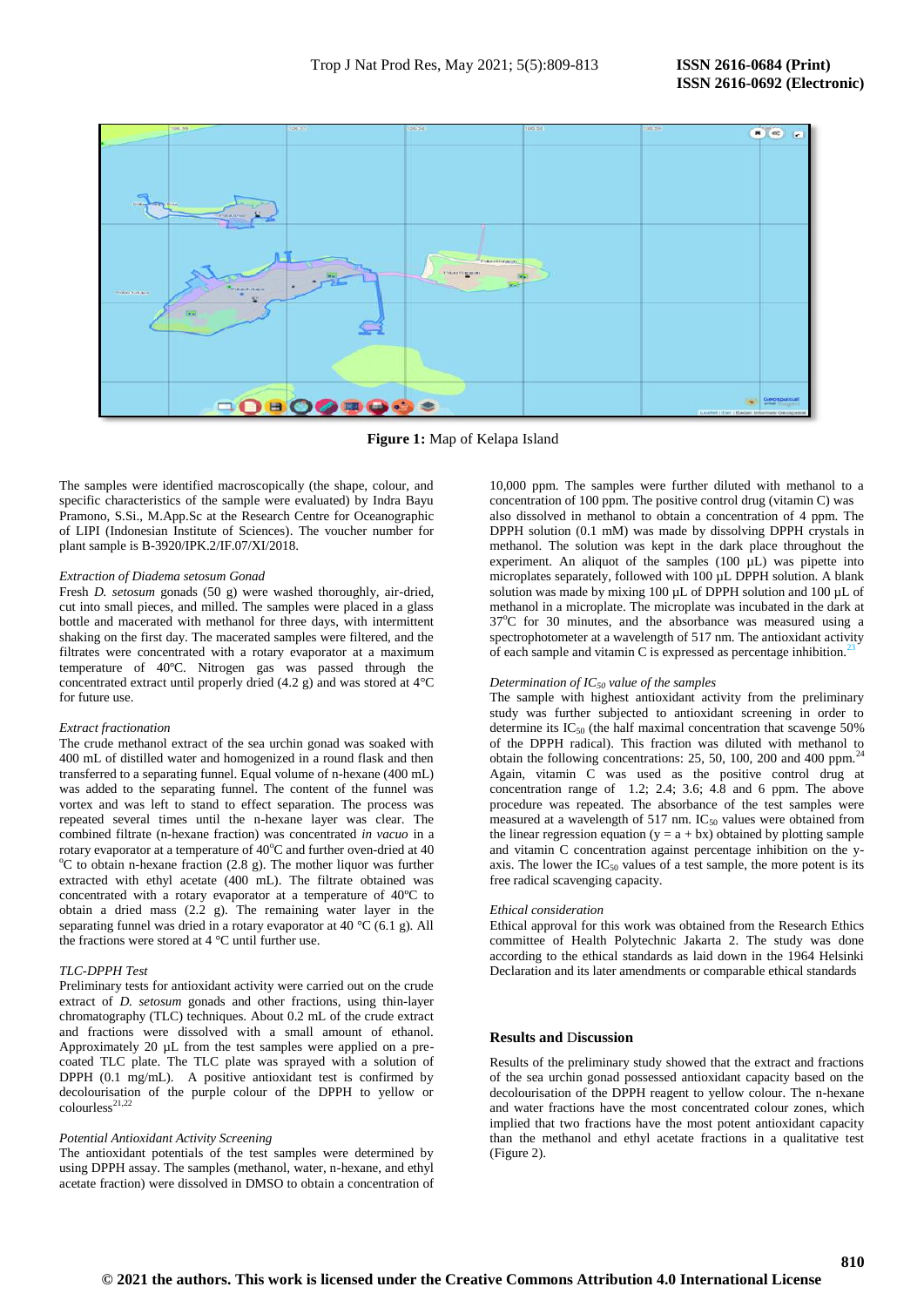# **ISSN 2616-0692 (Electronic)**

### *Spectrophotometer Potential Antioxidant Screening Activities*

From the spectrophotometric measurement of the free radical scavenging activity of the extract and fractions against the stable DPPH free radical, the percentage inhibition was calculated to determine the antioxidant capacity of the test samples. The result of the screening is shown in Figure 3 and Table 1. The extract and fractions exhibited different antioxidant capacity based on percentage inhibition: n-hexane fraction (64.19%), water (55.67%), methanol (36.38%), and ethyl acetate (20.25%). While Vitamin C used as the positive control (standard antioxidant) had 85.51% inhibition of the DPPH free radical. Vitamin C is one of the more powerful and wellknown antioxidants.<sup>25</sup>For the water fraction, the Lieberman Burchard reaction gave a negative response. However, the TLC and the quantitative antioxidant tests, the fraction exhibited relatively strong

antioxidant activity (55.67%). The percentage of free radical inhibition of the water fraction was the closest to the n-hexane fraction (Figure 3). From the results, the antioxidant activities of the test samples may be due to the presence of compounds in the gonads with strong antioxidant activities such as terpenoids. Other water-soluble compounds with strong antioxidant activity include phenols, flavonoids, and alkaloids.<sup>26,27</sup> In this study, the  $IC_{50}$  value obtained in the n-hexane fraction for the sea urchin gonad extract was 77.1025 ppm (Table 2). According to Molyneux (2004), an ingredient is said to have a very strong antioxidant activity if it has an  $IC_{50}$  value <50 ppm, strong if the  $IC_{50}$  value is 51-100 ppm, moderate if the  $IC_{50}$  value is 101-150 ppm, and is weak if the  $IC_{50}$  value is 151 -200 ppm.<sup>28</sup> So it can be said that the antioxidant activity of the n-hexane fraction of the gonad extract of sea urchins is categorized as strong.



**Figure 2 :** TLC-DPPH Test. Water Fraction (A) Methanol Fraction (B) Ethyl Acetate Fraction (C) n-Hexane Fraction (D)

| No.            | <b>Sample</b>          | $(\lambda)$<br><b>Concentration</b><br>(ppm) |      |             | <b>Inhibition</b><br>(%) |               |       |
|----------------|------------------------|----------------------------------------------|------|-------------|--------------------------|---------------|-------|
|                |                        |                                              |      | <b>OD</b> I | <b>OD</b> II             | <b>OD III</b> |       |
|                | <b>DPPH</b>            | 517                                          | 100  | 0.688       | ٠                        | ٠             |       |
| 2              | Methanol Fraction      | 517                                          | 100  | 0.447       | 0.431                    | 0.435         | 36.38 |
| 3              | n-Hexane Fraction      | 517                                          | 100  | 0.242       | 0.247                    | 0.250         | 64.19 |
| $\overline{4}$ | Ethyl acetate Fraction | 517                                          | 100  | 0.542       | 0.553                    | 0.551         | 20.25 |
| 5              | Water Fraction         | 517                                          | 100  | 0.304       | 0.310                    | 0.301         | 55.67 |
| 6              | Vitamin C              | 517                                          | 4.00 | 0.102       | 0.098                    | 0.099         | 85.51 |

**Table 1:** Results of DPPH free radical scavenging activity of fractions and the standard Antioxidant agent (Vitamin C)

**Table 2:** Comparison of the Antioxidant activity of the n-Hexane fraction and Vitamin C

| $C$ (ppm) | n-Hexane Fraction |        |         | $C$ (ppm) | Vitamin C |        |         | Inhibition $(\% )$ |       |
|-----------|-------------------|--------|---------|-----------|-----------|--------|---------|--------------------|-------|
|           | Abs I             | Abs II | Abs III |           | Abs I     | Abs II | Abs III | <b>Fraction</b>    | Vit C |
| 400       | 0.111             | 0.103  | 0.108   | 6.0       | 0.065     | 0.062  | 0.068   | 84.40              | 90.55 |
| 200       | 0.185             | 0.190  | 0.188   | 4.8       | 0.095     | 0.090  | 0.089   | 72.72              | 86.72 |
| 100       | 0.242             | 0.247  | 0.250   | 3.6       | 0.103     | 0.105  | 0.108   | 64.20              | 84.69 |
| 50        | 0.401             | 0.398  | 0.396   | 2.4       | 0.243     | 0.245  | 0.252   | 42.10              | 64.68 |
| 25        | 0.552             | 0.570  | 0.583   | 1.2       | 0.441     | 0.438  | 0.450   | 17.37              | 35.61 |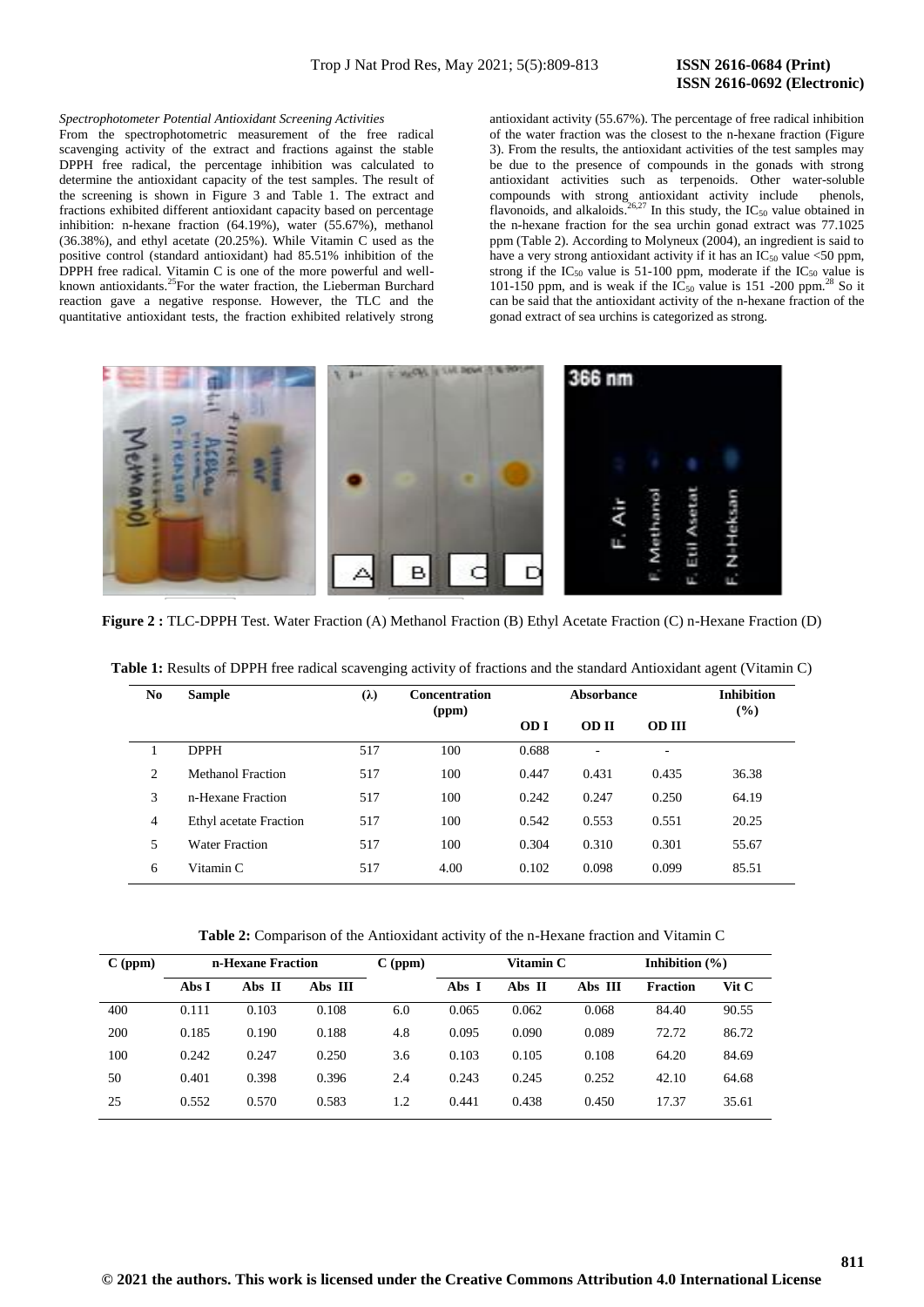

**Figure 3:** Antioxidant Activity of Sea Urchin Gonad Fraction

## **Conclusion**

Based on the tests' results, the gonad extract of sea urchins has antioxidant activity. Therefore, it could be a source of natural antioxidants that could be used to prevent premature ageing (antiageing). The most promising fraction of the sea urchins gonad against free radicals is the n-hexane categorized as a potent antioxidant.

# **Conflict of interest**

The authors declare no conflict of interest.

# **Authors' Declaration**

The authors hereby declare that the work presented in this article is original and that any liability for claims relating to the content of this article will be borne by them.

# **Acknowledgements**

This research was carried out with funding assistance from the Risbinakes program for prospective lecturers. Thank you to the Research and Development Section of the Jakarta Health Polytechnic II, who provided meaningful research improvement suggestions.

## **References**

- 1. Luceri C, Bigagli E, Femia A Pietro, Caderni G, Giovannelli L, Lodovici M. Aging related changes in circulating reactive oxygen species ( ROS ) and protein carbonyls are indicative of liver oxidative injury. Toxicol Rep. 2018; 5:141-145.
- 2. Finkel T and Holbrook NJ. Oxidants, oxidative stress and the biology of ageing. Nature. 2000; 408(6809):239-247.
- 3. Sies H and Jones DP. Reactive oxygen species (ROS) as pleiotropic physiological signalling agents. Nat Rev Mol Cell Biol. 2020; 21(7):363-383.
- 4. Ito N, Hirose M, Fukushima S, Tsuda H, Shirai T, Tatematsu M. Studies on antioxidants: Their carcinogenic and modifying effects on chemical carcinogenesis. Food Chem Toxicol. 1986; 24(10-11):1071-1082.
- 5. Safer AM. Hepatotoxicity induced by the anti-oxidant food additive, butylated hydroxytoluene (BHT), in rats: An electron microscopical study. Histol Histopathol. 1999; 14(2):391-406.
- 6. Ham J, Lim W, You S, Song G. Butylated hydroxyanisole induces testicular dysfunction in mouse testis cells by dysregulating calcium homeostasis and stimulating endoplasmic reticulum stress. Sci Total Environ. 2020; 702:134775.
- Park S, Lee J, Lim W, You S, Song G. Butylated Hydroxyanisole Exerts Neurotoxic Effects by Promoting Cytosolic Calcium Accumulation and Endoplasmic Reticulum Stress in Astrocytes. J Agric Food Chem. 2019; 67(34):9618-9629.
- 8. Seifi-jamadi A, Kohram H, Zareh-shahne A. Effect of various concentrations of butylated hydroxyanisole and butylated hydroxytoluene on freezing capacity of Turkman stallion sperm. Anim Reprod Sci. 2016; (170):108-113.
- 9. Ham J, Lim W, Whang K, Song G. Butylated hydroxytoluene induces dysregulation of calcium homeostasis and endoplasmic reticulum stress resulting in mouse. Environ Pollut. 2019;256:113421.
- 10. Liang X, Zhao Y, Liu W, Li Z, Souders CL, Martyniuk CJ. Butylated hydroxytoluene induces hyperactivity and alters dopamine-related gene expression in larval zebrafish (Danio rerio). Environ Pollut. 2019; 113624.
- 11. Wang W and Kannan K. Inventory, loading and discharge of synthetic phenolic antioxidants (SPAs) and their metabolites in wastewater treatment plants,. Water Res. 2017; 129:413-418.
- 12. Shahidi F. Maximising the Value of Marine By-Products Google Books. 1st ed. (Fereidoon Shahidi, ed.). CRC Press; 2007. Accessed January 28, 2019.
- 13. Lawrence MJ and Lawrence JM. Edible Sea Urchins: Biology and Ecology. Elsevier; 2001; 1. Accessed January 25, 2019.
- 14. Shikov AN, Makarov VG, Pozharitskaya ON, Krishtopina AS. Naphthoquinone pigments from sea urchins : chemistry and pharmacology. Phytochem Rev. 2018; 17(3):509-534.
- 15. Suwignyo S, Widigdo B, Wardiatno YKM. Avertebrata Air. Penebar Swadaya; 2005; 1.
- 16. Sidiqi FM, Pringgenies D, Setyati WA. Antibacterial Activity of Gonad Methanol Extract of the Sea Urchin Diadema Setosum Against Methicillin-Resistant Staphylococcus aureus and Escherichia coli. Earth Environ Sci. 2019; 246:012040.
- 17. Delianis P, Ana A, Sri S, Dwi H. The Potency of Sea Urchin (*Diadema setosum*) Gonad on Brain Cells of White Rats (Rattus norvegicus). Asian J Pharm. 2016; 10(2):100-107.
- 18. Mayer AM, Glaser KB, Cuevas C, Jacobs RS, Kem W, Little RD, McIntosh JM, Newman DJ, Potts BC, Shuster DE. The odyssey of marine pharmaceuticals: a current pipeline perspective. Trends Pharmacol Sci. 2010; 31(6):255-265.
- 19. Garama D, Bremer P, Carne A. Extraction and analysis of carotenoids from the new zealand sea urchin evechinus chloroticus gonads. Acta Biochim Pol. 2012; 59(1):83-85.
- 20. Lawrence EJM, Suckling CC, Kelly MS, Symonds RC. Carotenoids in Sea Urchins. Dev Aquacult Fisheries Sci. 2020; 43(4):209-214.
- 21. M. Christopher AMLS. Marine Natural Products as Novel Antioxidant Prototypes. *J* Nat Prod. 2003; 66(5):605-608.
- 22. Cieśla Ł, Kryszeń J, Stochmal A, Oleszek W, Waksmundzka-Hajnos M. Approach to develop a standardized TLC-DPPH test for assessing free radical scavenging properties of selected phenolic compounds. J Pharm Biomed Anal. 2012; 70:126-135.
- 23. Hatano T, Kagawa H, Yasahara HT OT. The effect of extracts on DPPH radical was estimated according to the method. Food Chem. 1988; 78(3):347-354.
- 24. Tamokou JD, Simo Mpetga DJ, Keilah Lunga P, Tene M, Tane P, Kuiate JR. Antioxidant and antimicrobial activities of ethyl acetate extract, fractions and compounds from stem bark of Albizia adianthifolia (Mimosoideae). BMC Compl Altern Med. 2012; 12(1):1-10.
- 25. Kirtawade R, Salve P, Kulkarni A, Dhabale P. Herbal antioxidant: Vitamin C. Res J Pharm Technol. 2010; 3(1):58-61.
- 26. Ghasemi K. Antioxidant Activity, Phenol, an Flavonoid Contents of Citrus. University of Agricultureal Science; 2008.